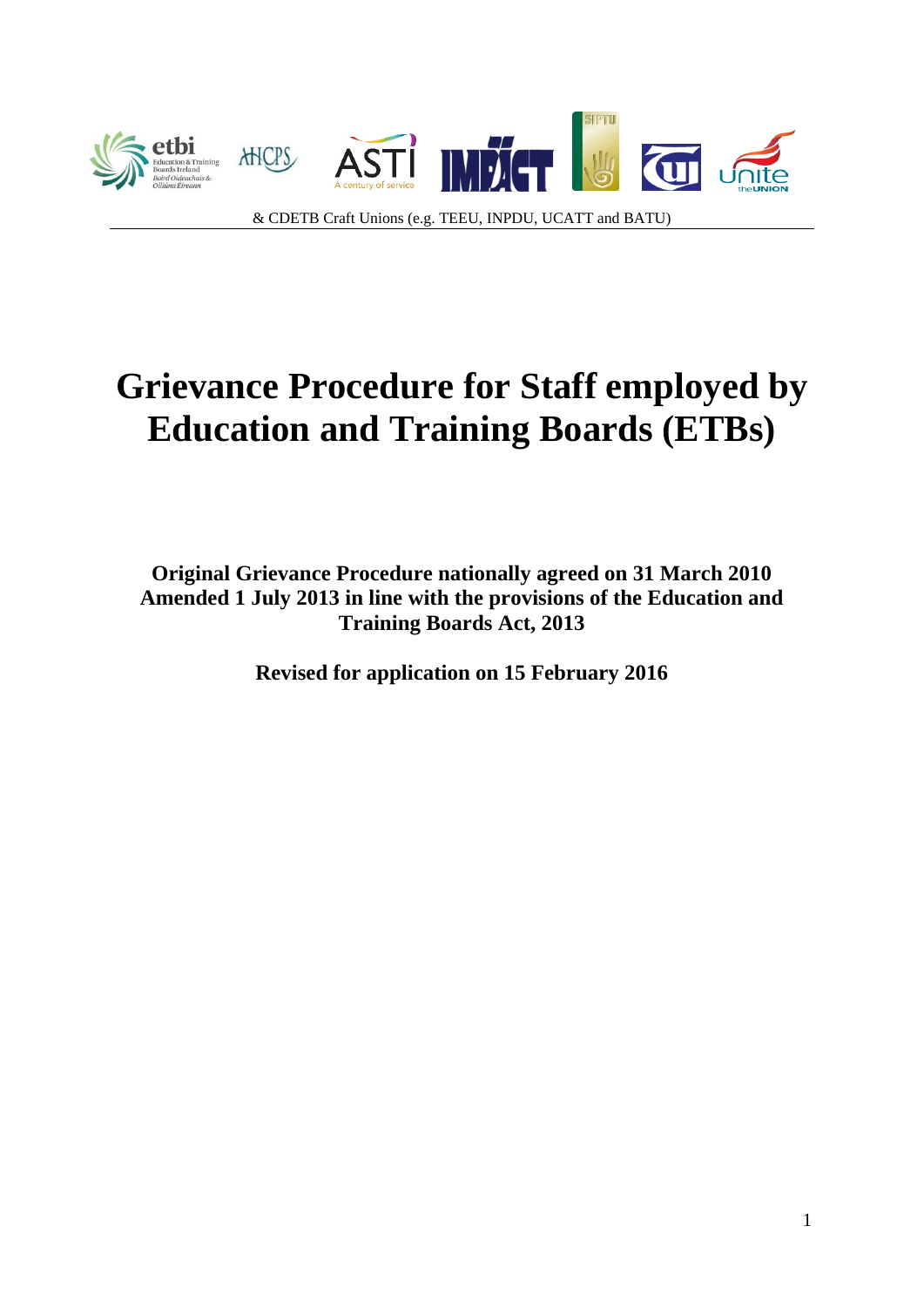# **CLARIFICATION**

This revised Procedure supersedes all previous versions of the nationally agreed Grievance Procedure and any pre-existing local grievance procedures.

This Procedure applies to all grievances lodged from the date of issue. Where a process regarding a matter of grievance has commenced under previous version/s of the Grievance procedure and is not yet concluded, that process should now continue using the revised procedures contained in this Procedure, from the corresponding stage.

**Issued by the ETBI/Unions' Consultative Forum** 

**15 February 2016**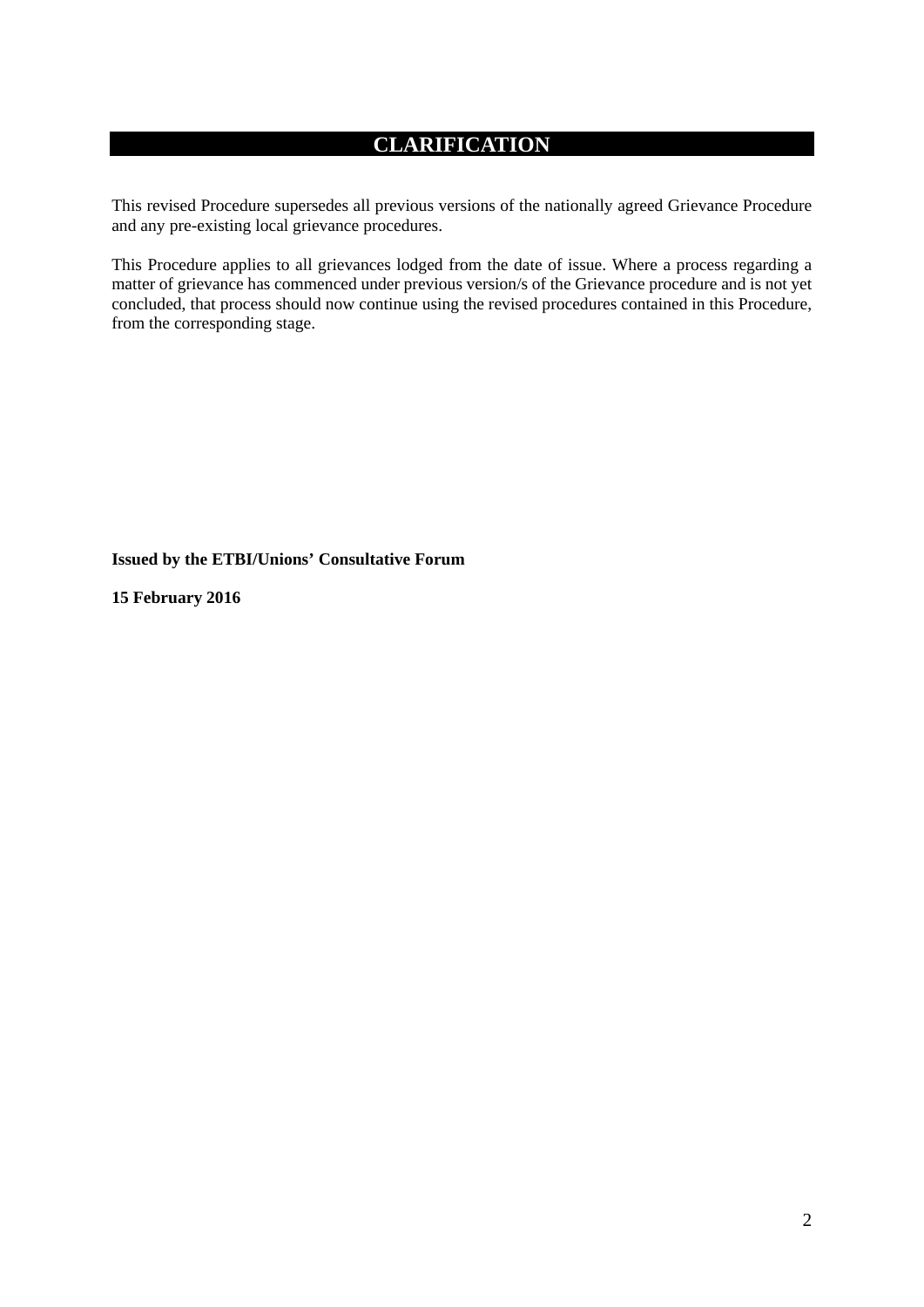## **INTRODUCTION**

An extensive process of consultation was undertaken resulting in the first nationally agreed version of the Grievance Procedure launched in the then Vocational Education sector on 31 March 2010. Critical to the consultative process and the emergence of the Procedure was the input, advice and support provided by the then Labour Relations' Commission's (LRC) Conciliation Service.

With the enactment of the Education and Training Boards Act, the Grievance Procedure was amended in line with legislative requirements and a revised version of the Procedure issued for application in the Education and Training Boards (ETB) sector on 1 July 2013.

A review was undertaken at national level by the ETBI/Unions' Consultative Forum and a revised version of the Grievance Procedure applies in the ETB sector with effect from 15 February 2016.

The procedure is prepared in accordance with S.I. No. 146/2000 - Industrial Relations Act, 1990 (Code of Practice on Grievance and Disciplinary Procedures) (Declaration) Order, 2000.

There is a statutory obligation on employers to provide all new employees with written details of disciplinary and grievance procedures, within 28 days of taking up employment.

*<Named>* Education and Training Board (ETB) will provide a copy of this Grievance Procedure to staff on appointment within this timeframe and will include the procedure in employee programmes of induction.

## **POLICY**

It is the policy of *<Name of>* Education and Training Board to:

- Encourage management at all levels to develop channels of communications and working relationships that will prevent or minimise the incidence of grievances.
- Endeavour to foster a working environment and working relationships in which the informal resolution of differences is the norm.
- Provide effective and fair facilities by which staff can seek redress of grievances.
- Resolve grievances fairly within the timeframes specified in the stages and at the earliest stage when a grievance/s arises.

Reasonable time off (with substitution where required) should be granted to union representatives to facilitate their attendance at meetings convened and directly related to the processing of a grievance.

In each ETB school, college, centre and office, management and unions should agree structures for consultations through which any proposals for changes in working conditions or work practices affecting the terms of employment of the staff may be discussed prior to their proposed implementation. In the absence of agreement about such proposals, both parties should maintain the status quo ante which refers to and describes the position that obtained immediately prior to the decision/action/change that gave rise to the collective grievance involving the majority of staff affected by the proposed change. In the event of a dispute about such proposals, the staff member or staff members concerned, may process and determine the issue through this Grievance Procedure which has been agreed between management and trade unions representing staff.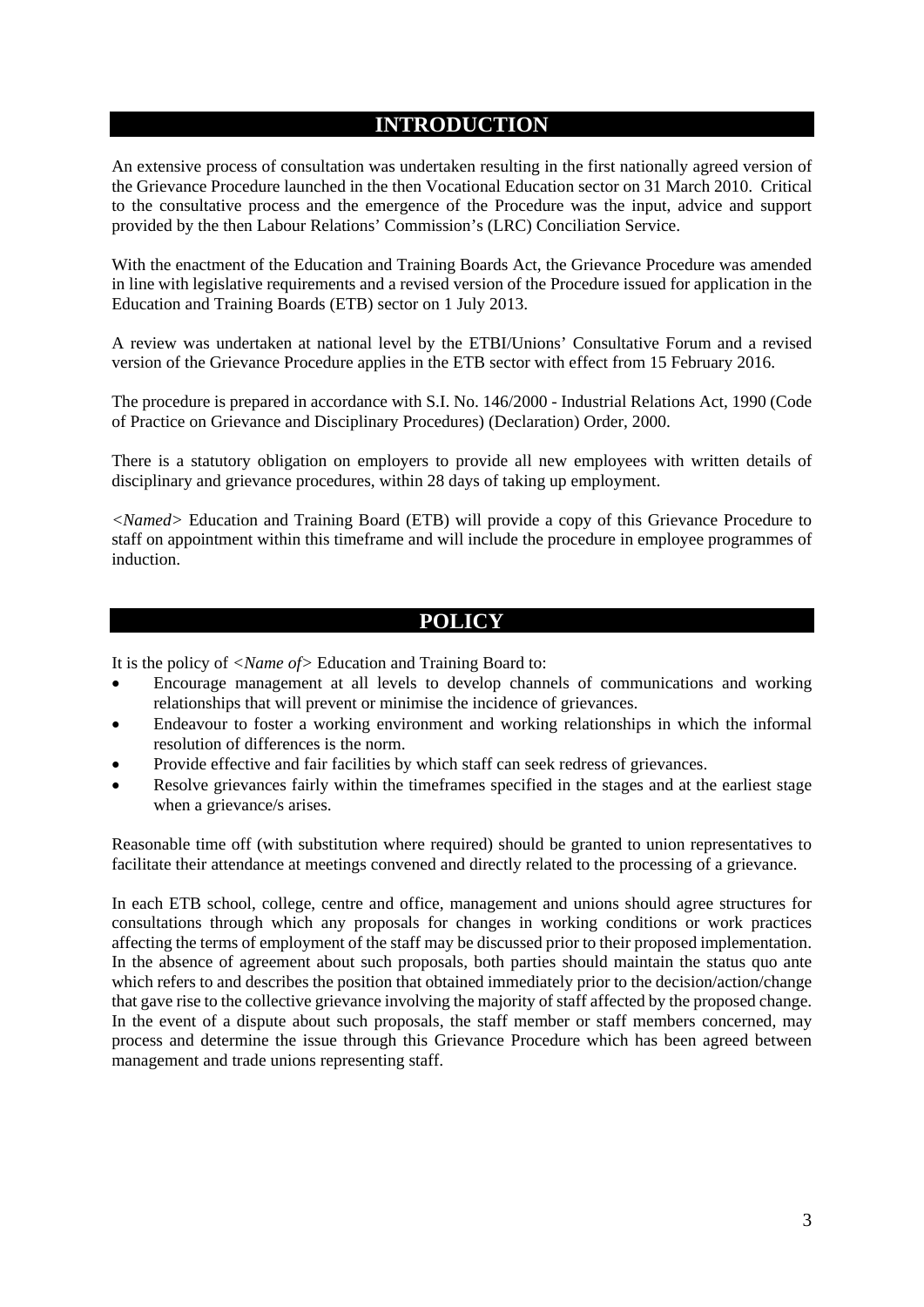### **PRINCIPLES**

The agreed Grievance Procedure provides a comprehensive method for the resolution of grievances in the interests of the avoidance of conflict. Issues raised under it will be processed in accordance with the principles of full consultation and agreement during the process and in accordance with the general principles of natural justice and fair procedures which include:

- Where engaged, the parties are expected to participate in, and abide by, the provisions of the procedure.
- The ETB CE has the right to delegate an officer of the ETB to hear the grievance in his/her stead at stage 3 or indeed any stage within the grievance procedure.
- The employee/s concerned has/have the right to a fair and impartial determination of the issues concerned, taking into account any representations made by, or on behalf of, the employee/s and any other relevant or appropriate evidence, factors, circumstances.
- The employee/s concerned is/are given the opportunity to avail of the right to be represented during the procedure<sup>1</sup>.
- An employee/s will not be penalised in any way for making a complaint in good faith regardless of whether or not the complaint is upheld.
- Pending the outcome to the processing of a grievance under the Formal Procedure, both parties will maintain the status quo ante which refers to and describes the position that obtained immediately prior to the decision/action/change that gave rise to the collective grievance involving the majority of staff affected by the proposed change.
- Every effort shall be made to adhere to the time limits prescribed in the procedure. The time limits laid down for Stages 2, 3 and 4 *under the Formal Procedure* may be extended only by mutual agreement of the parties concerned.
- All relevant documentation concerning the grievance shall be made available at each of the meetings at each of the stages of the procedure.
- An employee/s may withdraw a complaint at any stage of the procedure. There is no impediment to an aggrieved employee confirming withdrawal from the provisions of the nationally agreed Grievance Procedure and seeking recourse outside of the procedure in line with statutory entitlements. In such circumstances, the Grievance Procedure provisions terminate at that point and cannot be re-engaged.
- In the event that a grievance is referred to a third party, both sides will co-operate fully with the proceedings in accordance with the Industrial Relations Acts, 1946 – 2001.
- The Grievance Procedure shall not operate during periods of approved leave unless by mutual agreement of the parties.

#### **"Notice" of proposed meetings/hearings under this procedure:**

"Notice" counts from the next working day directly after the date the notice is sent/posted/emailed.

<u>.</u>

<sup>1</sup> For the purposes of this procedure, "representative" includes a colleague of the employee's choice or a registered trade union representative/s but not any other person/body unconnected with the ETB. At any given meeting/hearing under this procedure, a single spokesperson shall be nominated to speak on behalf of each party. Commentary may also be invited from others present.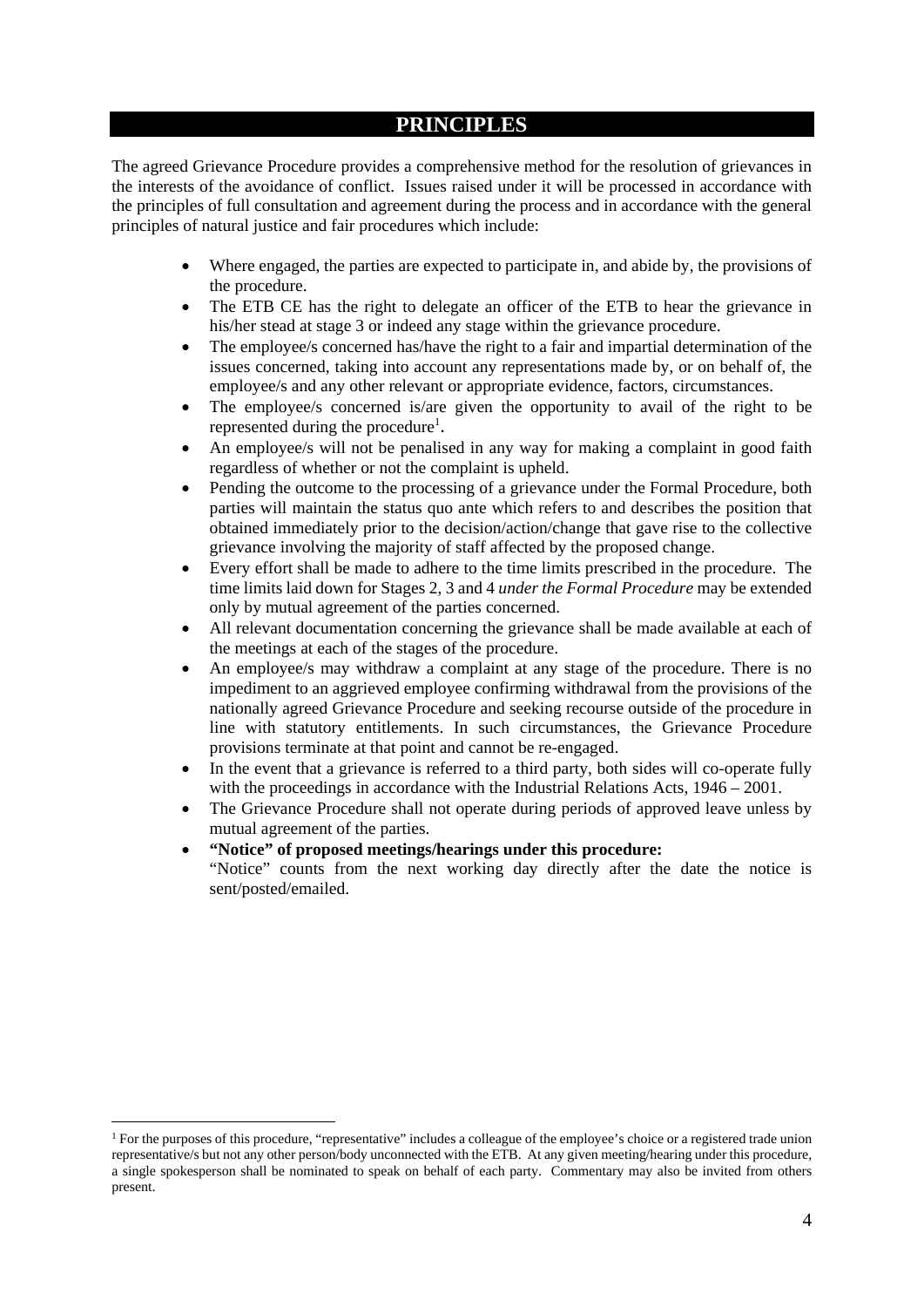## **DEFINITION OF GRIEVANCE**

A grievance may be defined as a complaint which an employee/s has concerning any aspect of his/her/their employment, working environment or professional working relationships.

The process is for the purpose of discussing and resolving matters which are not subject to the Teachers' Conciliation Council or national industrial relations fora.This procedure covers individual and collective grievances, i.e. complaints raised by or on behalf of a group of employees. In cases where there is a collective grievance arising across a multiple number of schools/colleges/centres/offices operated by an individual ETB – the procedure can be used but should be commenced at stage 3.

## **EXCLUSIONS**

#### **The grievance procedure does not cover:**

- Matters relating to improvements in pay or existing terms and conditions of employment which are of general application, i.e. matters appropriate to the collective bargaining process or;
- Matters which will develop into a claim covered within the scope of the (Teachers') Conciliation and Arbitration Scheme or;
- Matters which will form a claim for statutory entitlement where provisions already exist within the State's IR machinery for the hearing and/or adjudication of such issues.
- Complaints of bullying/harassment or sexual harassment shall be dealt with under the agreed sectoral Codes for dealing with such complaints.
- Any matter which comes within the ambit of the Department of Education and Science circular letter 59/2009.
- Anonymous allegations.
- Matters which are the subject of legal proceedings.
- Matters unrelated to employment.

# **INFORMAL RESOLUTION OF GRIEVANCES**

Management and employee opinions may be at variance on occasion but most routine complaints are capable of being resolved on an informal basis without recourse to the formal grievance procedure. Where a complaint arises, the parties concerned (staff member/s and management representative/s) are encouraged to strive to understand the other party's position and should seek, as far as possible, a mutually acceptable solution through informal means.

Without prejudice to his/her right to invoke immediately the Formal Grievance Procedure, a staff member who believes s/he has been treated unjustly or unfairly is encouraged to raise his/her grievance with his/her Principal/Co-ordinator/immediate supervisor as a matter of first instance, or to raise his/her grievance through an informal approach by his/her union representative.

## **MEDIATION**

Mediation if appropriate and subject to the agreement of the parties to the grievance is not excluded by way of a mechanism to resolving grievance/s at informal or formal stages.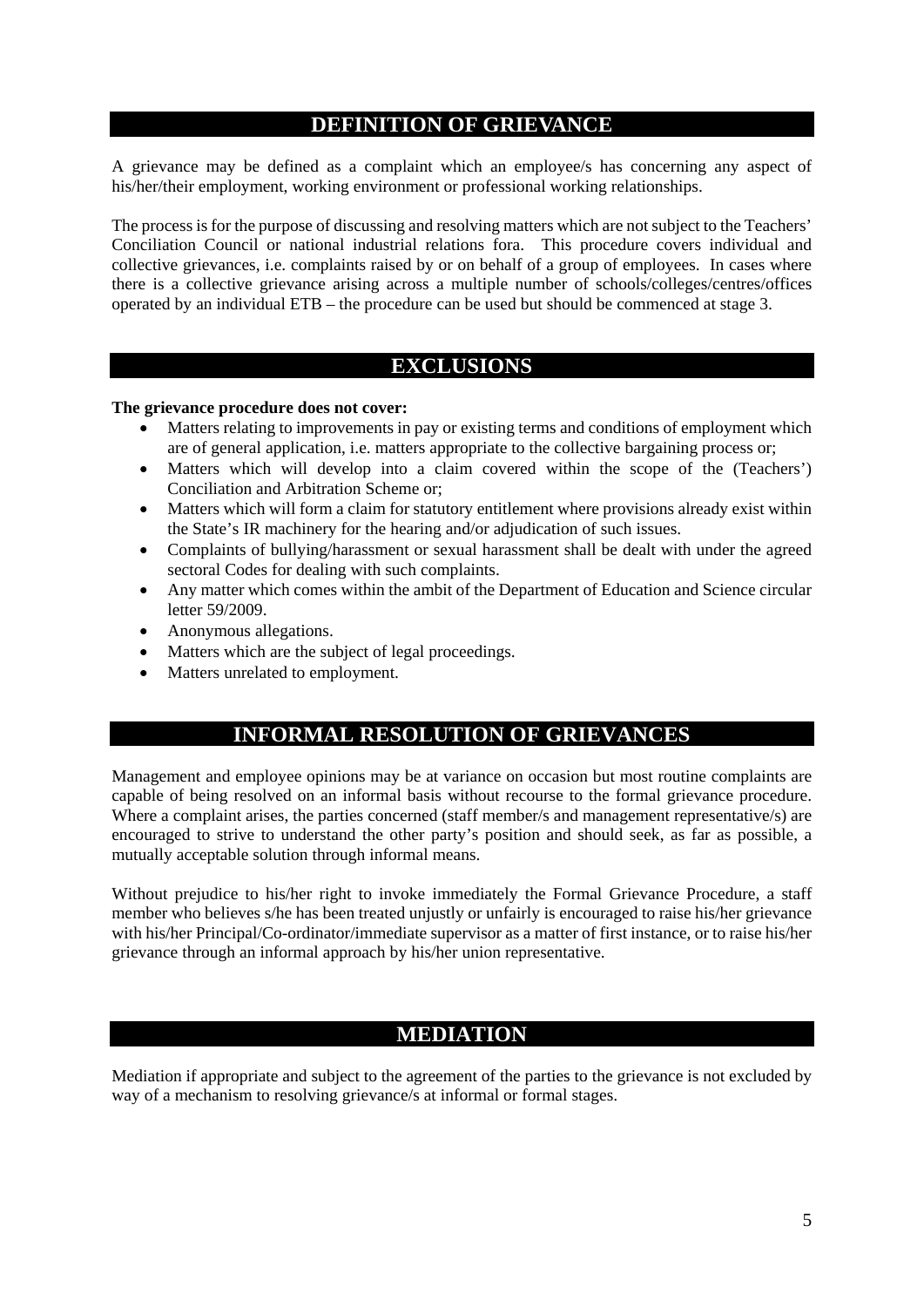# **FORMAL PROCEDURE**

#### **Stage 1**

The staff member/s or his/her/their union representative/s or representative/s shall set out the grievance in writing, to the Principal/Co-ordinator/immediate supervisor who shall arrange a meeting between the parties as soon as possible but no later than **5 working days** from the date of receipt of the grievance. At this meeting both sides shall seek a mutually acceptable resolution of the grievance.

A statement of the outcome of the meeting shall be prepared by the recipient of the grievance for signing off by both parties. If the matter is not resolved, it will be referred, by the recipient, to a Stage 2 meeting to be held within a further **10 working days.** 

#### **Stage 2**

A stage 2 meeting shall be attended by the Principal/Head of Centre/Head of Section and the employee/s, and/or the relevant trade union representative/s. The Principal/Head of Centre/Head of Section may be accompanied by a Deputy Principal/senior colleague from the school/centre/office.

At this meeting both sides shall seek a mutually acceptable resolution of the grievance. A statement of the outcome of the meeting shall be prepared by the Principal/Head of Centre/Head of Section for signing off by both parties. If the matter is not resolved, it will be referred, by the Principal/Head of Centre/Head of Section to a Stage 3 meeting to be held within a **further 10 working days.** 

In the event of a complaint being made against a Principal/Head of Centre/Head of Section, the Grievance Procedure will commence at stage 2 by the submission of the grievance in writing, to the Principal/Head of Centre/Head of Section. A copy of the grievance shall be simultaneously forwarded by the aggrieved party/ies to the Head of HR.

The Principal/Head of Centre/Head of Section shall arrange a meeting **within 7 working days of receipt of the grievance**. This stage 2 meeting shall be attended by the Principal/Head of Centre/Head of Section and the employee/s, and/or the relevant trade union representative/s. The Principal/Head of Centre/Head of Section may be accompanied by a Deputy Principal/senior colleague from the school/centre/office.

At this meeting both sides shall seek a mutually acceptable resolution of the grievance. A statement of the outcome of the meeting shall be prepared by the Principal/Head of Centre/Head of Section for signing off by both parties. If the matter is not resolved, it will be referred, by the Principal/Head of Centre/Head of Section to a Stage 3 meeting to be held within a **further 10 working days.** 

#### **Stage 3**

#### **3A**

1

If the matter has not been resolved at stage 2, the relevant trade union/branch representative should seek a meeting with the Chief Executive<sup>2</sup> on behalf of the aggrieved employee.

If the grievance is resolved through a conciliated process, the matter is concluded.

If the grievance is not so resolved, the Chief Executive shall adjudicate on the grievance and shall convey a decision, in writing, to the aggrieved employee and to any other party/parties concerned, within **10 working days** of the hearing specified at Stage 3.

<sup>&</sup>lt;sup>2</sup>The CE may nominate a delegated officer to deal with the matter in accordance with his/her executive authority as prescribed under Section 16 of the Education and Training Boards Act, 2013.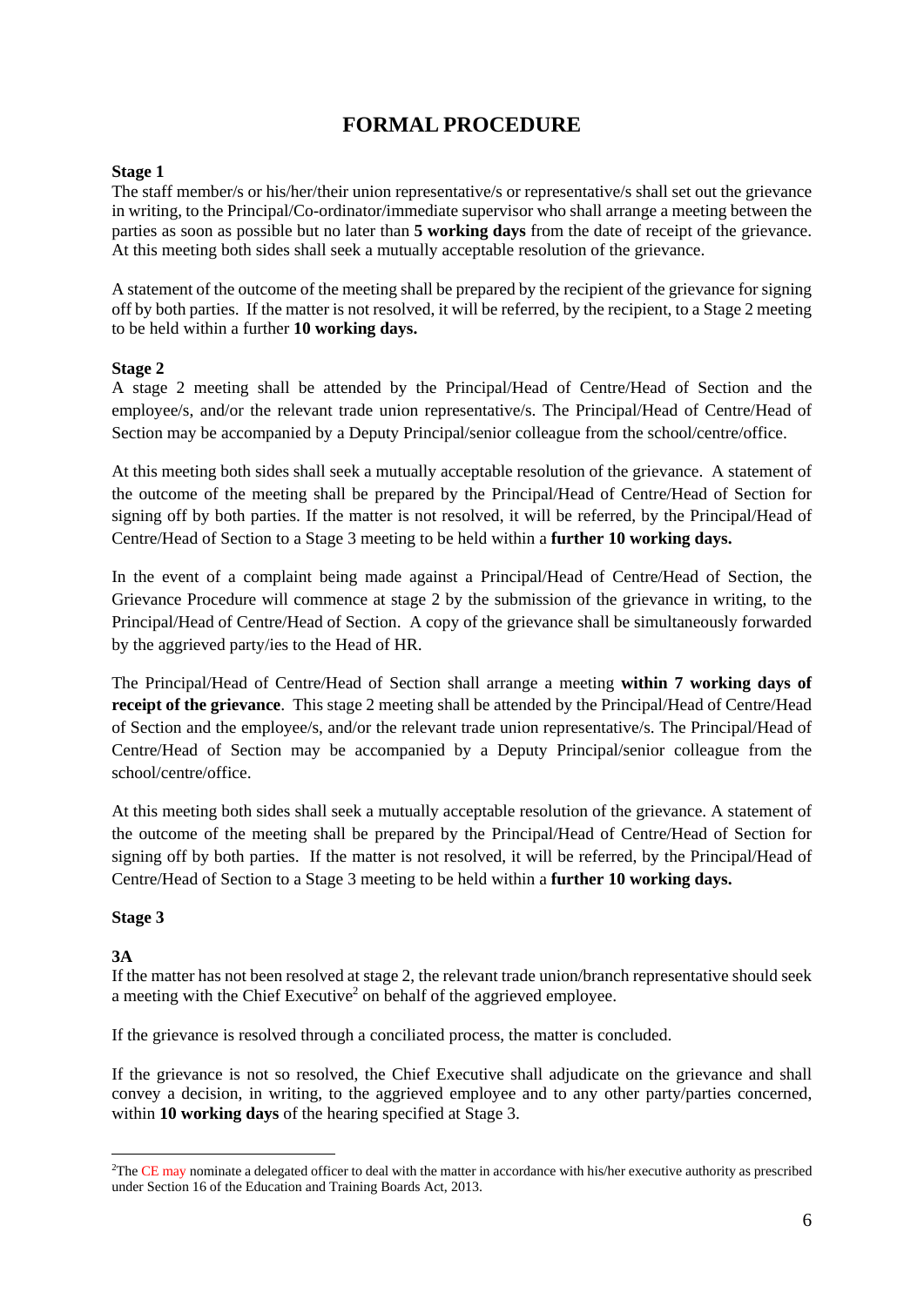#### **3B**

In the event of a complaint being made against a Chief Executive, the Grievance Procedure will commence at stage 3 by the submission of the grievance in writing, to the Chief Executive. A copy of the grievance shall be simultaneously forwarded to the Head of HR by the aggrieved party/parties.

The HR Manager shall arrange a meeting within **7 working days** of receipt of the grievance. The CE may nominate a delegated officer to deal with the matter at stage 3 in accordance with his/her executive authority as prescribed under Section 16 of the Education and Training Boards Act, 2013. The stage 3 meeting shall be attended by the Chief Executive and the employee/s, and/or the relevant trade union representative/s. The Chief Executive may be accompanied by a colleague/s.

At this meeting both sides shall seek a mutually acceptable resolution of the grievance. A statement of the outcome of the meeting shall be prepared by the Chief Executive or delegated officer so assigned for the purpose of conducting matters relating to stage 3, for signing off by both parties.

Stage 3 shall conclude with a determination by the Chief Executive or delegated officer so assigned for the purpose of conducting matters relating to stage 3. Appeals of a stage 3 grievance determination shall be made in accordance with stage 4.

In the event that other ETB line manager/s are cited as part of the grievance, the Chief Executive or delegated officer so assigned for the purpose of conducting matters relating to stage 3, shall inform him/herself of the views of any such party/parties cited in the grievance complaint as appropriate.

#### **Stage 4**

**Stage 4 concerned to ETB teachers and certain other grades/staff that do not currently have access to the WRC/Labour Court under the State's IR machinery:** 

It is open to an aggrieved party to appeal the decision from Formal Procedure Stage 3 to Formal Procedure Stage 4 which will be heard by an independent officer, nominated by the Labour Relations' Commission and agreed between the respective signatories to this Grievance Procedure. In activating this stage of the procedure, written submissions (and supporting documentation) should be made directly to the independent officer within **10 working days** of the date of the issuing of the decision by the CE at Stage 3. The written submission and supporting documentation should be simultaneously copied to the CE of the ETB, by the aggrieved party.

It should be clearly understood that by invoking Stage 4 of this procedure, that the emphasis involves conciliation with a view to resolution between the parties of the grievance/s at hand. However, in the event that this is not achieved – the parties will be subject to a decision adjudicated upon which will be binding on the parties.

The independent officer will be responsible for inviting the parties to the grievance to attend an oral hearing/s on a date so determined by him/her but which **ideally** would not exceed **20 working days** from the date of referral by the party invoking stage 4. All documentation submitted to the independent officer by either party should simultaneously be copied by that party to the other party no later than **5 working days** in advance of the date of the oral hearing.

At the oral hearing/s each party shall be invited to speak to their written statements (which will have been submitted no later than **5 working days prior to the oral hearing/s date)** following which the independent officer will seek to conciliate a resolution of the grievance between the parties concerned.

Only in the event that the parties fail to reach agreement through this conciliated process, will the independent officer adjudicate an outcome on the grievance/s which shall be understood to be binding on the parties.